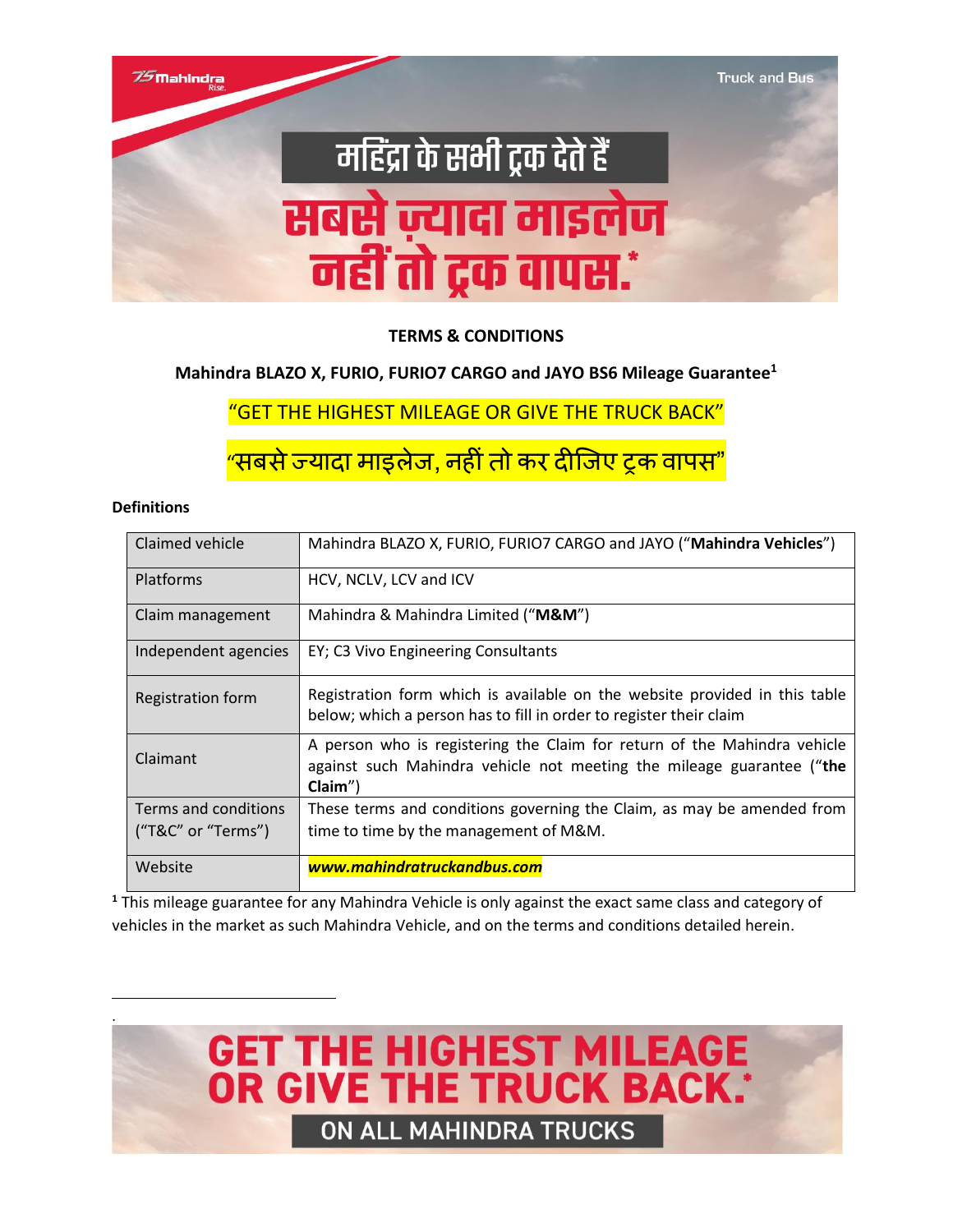

#### **Terms & Conditions**

#### **The Claim:**

Mahindra Truck and Bus Division ('MTBD'), a division of Mahindra & Mahindra Ltd claims that based on the internally defined methodology, its Mahindra Vehicles (BLAZO X, FURIO, FURIO7 CARGO and JAYO) BSVI range of trucks provide better mileage than other vehicles in the same class and segment, as per the defined process herein. The Terms and Conditions for availing the Mahindra Vehicles (BLAZO X, FURIO, FURIO7 CARGO and JAYO) BS6 Mileage Guarantee (**the 'Guarantee'**) are as follows:

- 1. MTBD has assessed a Claim that its Mahindra Vehicles (BLAZO X, FURIO, FURIO7 CARGO and JAYO) BS6 range of trucks provide higher Mileage ('Mileage' or 'Guarantee') than other vehicles in the same class and segment as the respective Mahindra Vehicles. For this purpose, Mileage includes the impact of Ad Blue Consumption, than the other vehicles in the same class as listed below in the original state of OEM supply without any mechanical modification of any manner.
- 2. Customers, who have made a valid purchase of Mahindra Vehicle as per the Terms and Conditions defined herein, will qualify for the Claim during the period defined in point no. 5 of this document, below.
- 3. If the customer's currently owned non-Mahindra vehicle ('**Claimed vehicle'**), purchased from an authorized dealer of the manufacturer of such non-Mahindra vehicle, provides better Mileage than the Mahindra Vehicle (BLAZO X, FURIO, FURIO7 CARGO and JAYO) BSVI range of trucks vehicle purchased by such customer in the same class and segment as per the defined criteria and under the pre-defined testing conditions as detailed below, then MTBD proposes to take back the Mahindra Vehicle and refund the entire sales consideration as defined below, to the Customer.
- 4. The Claim must meet the other terms and conditions listed below, including but not limited to the terms in respect of Criteria, vehicle selection, mileage, claim eligibility criteria, claim lodging process and claim evaluation / validation process.
- 5. This Guarantee shall be applicable up to the completion of the first six (6) months from the date of registration of the Mahindra Vehicle (BLAZO X, FURIO, FURIO7 CARGO and JAYO) BS VI purchased by the customer that is sought to be returned under this scheme.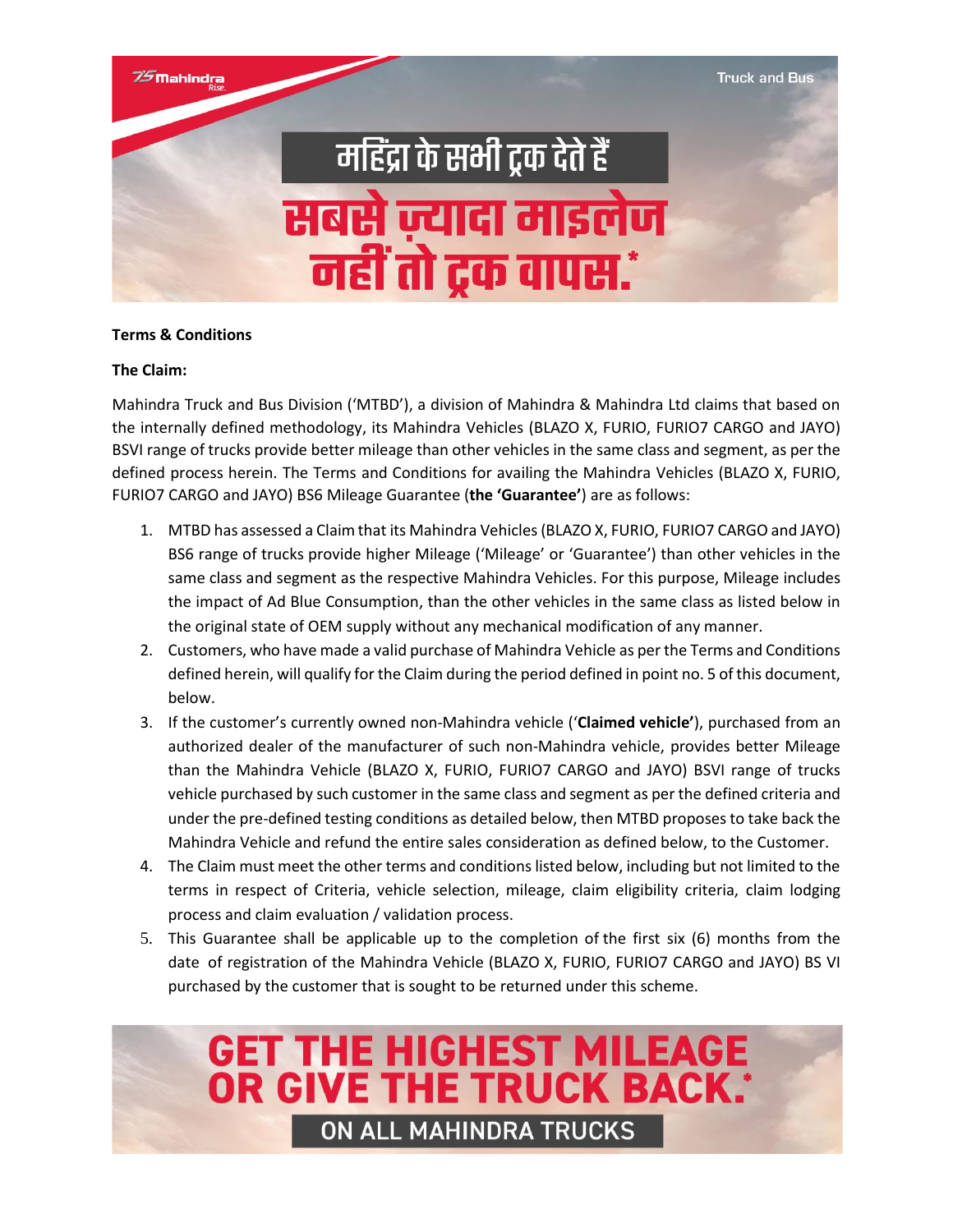

#### **Criteria:**

#### **Vehicle selection –**

The Claimed vehicle which is eligible to be entered for the Claim by the Customer must comply with all the following criteria:

- With respect to BLAZO X, The Claimed vehicle must be comparable, 6- cylinder, same load body/Trailer length & Type (HSD/FSD etc.)/ (Flat Bed etc.), Configuration (Lift/Non-Lift Axle), Tyre Size (10x20/11x20) & Type (Radial/Nylon/Tubeless) same age, Equivalent Emission Norm (BSVI) & non-Mahindra truck
- With respect to FURIO (ICV), The Claimed vehicle must be comparable, BSVI, 4 cylinder, same GVW category, load body length, width & type (HSD/FSD), Tyre Size (8.25-16, 14PR; 9.00R20, 14PR; 235/75R17.5 – depending on the GVW) Tyre Type (Radial/Nylon/Tubeless), same age, equivalent emission norm (BSVI) & non- Mahindra truck
- With respect to FURIO7 CARGO, The Claimed vehicle must be comparable, BSVI, 4 cylinder, same GVW category, load body length, width & type (HSD/FSD), Tyre Size (8.25x20 etc.) Tyre Type (Radial/Nylon/Tubeless), same age, equivalent emission norm (BSVI) & non- Mahindra truck
- With respect to JAYO, The Claimed vehicle must be comparable, BSVI, 4 cylinder, same GVW category, load body length, width & type (HSD/FSD), Tyre Size (7.00-16, 14PR) Tyre Type (Radial/Nylon/Tubeless), same age, equivalent emission norm (BSVI) & non- Mahindra truck

• If there is any difference in the above-mentioned specifications, the decision will be taken by M&M's management on whether to consider the Claim.

#### **Mileage**

• The Claimed vehicle's mileage would be measured against the Mahindra BSVI vehicle by undergoing the back-to-back trial, as per the defined Test Protocol defined in these Terms & Conditions of such a trial and/ or Pre-trial sign-off document. There will be no standalone trial done nor will any stated mileage expectation be considered to conduct the trial.

**GET THE HIGHEST MILEAGE<br>OR GIVE THE TRUCK BACK.** 

**ON ALL MAHINDRA TRUCKS**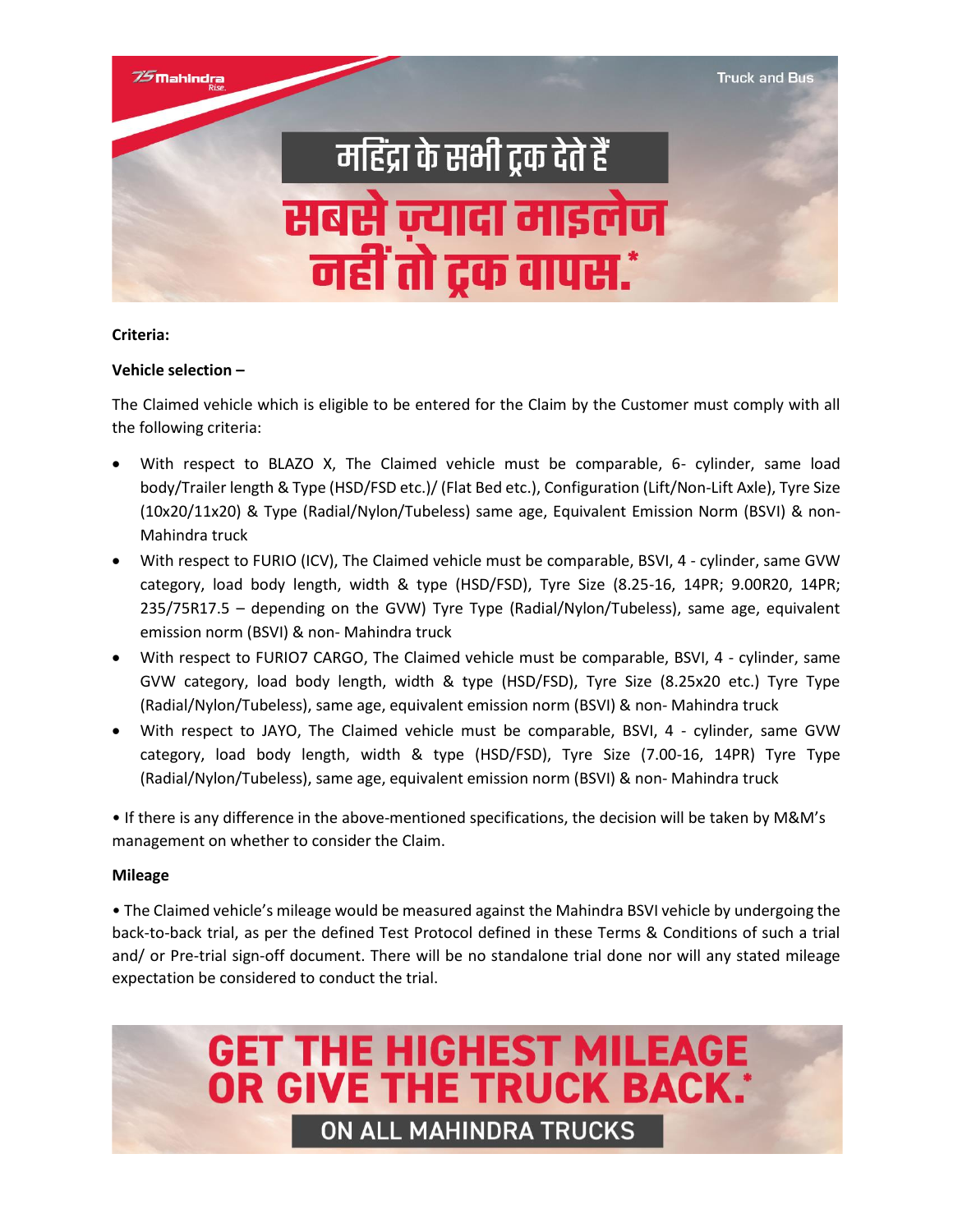

• The Claimed Vehicle must have been manufactured by an OEM in India and commercially sold through authorized dealer of the concerned OEM in India or directly sold by the OEM to the customer.

• The back-to-back trials are applicable for only rated load calculated at the rated GVW of the Mahindra vehicle (BLAZO X, FURIO, FURIO7 CARGO and JAYO) BSVI range of trucks as per the vehicle ARAI homologation and not for any kind of load beyond this rated load of the truck.

•The Claimed Vehicle must be in the original state and must not have undergone any mechanical modification in any manner which may lead to enhanced performance or any other implication. If at any time any such modification is identified by MTBD, the Guarantee shall stand to be inapplicable and the Claim will be deemed as null and void.

• The Claimed Vehicle should be manufactured in India under a valid manufacturing license as per the laws, rules and regulations applicable in India.

- The Claimed Vehicle must be registered in India.
- The Claimed Vehicle must not be used contrary to category of license or registration granted to the Vehicle in any manner whatsoever.
- If the odometer reading on the Claimed Vehicle or the Mahindra Vehicle has been modified and found to be tampered, the Claim becomes null and void since it leads to tampering of mileage determination

• The Claimed Vehicles selected for testing purposes shall have been manufactured in compliance with all applicable local rules and regulations. The driving specifications of the Claimed Vehicles, including but not limited to emission, gear box type, cylinders, drive, fuel tanks & tyre type, condition & tread depth, body type etc. of the Claimed vehicle shall be similar to that of the Mahindra vehicle (BLAZO X, FURIO, FURIO7 CARGO and JAYO) BSVI range of trucks.

#### **Claim Eligibility Criteria**

• The Claim is open only to any individual Indian Adult citizen of 18 years of age as on 17th January 2022, and who is currently residing in India, who has purchased a Mahindra Vehicle (BLAZO X, FURIO, FURIO7 CARGO and JAYO) BSVI range of trucks as a first owner only, along with the 5 years' comprehensive Annual Maintenance Contract for the same.

**GET THE HIGHEST MILEAGE<br>OR GIVE THE TRUCK BACK.** 

**ON ALL MAHINDRA TRUCKS**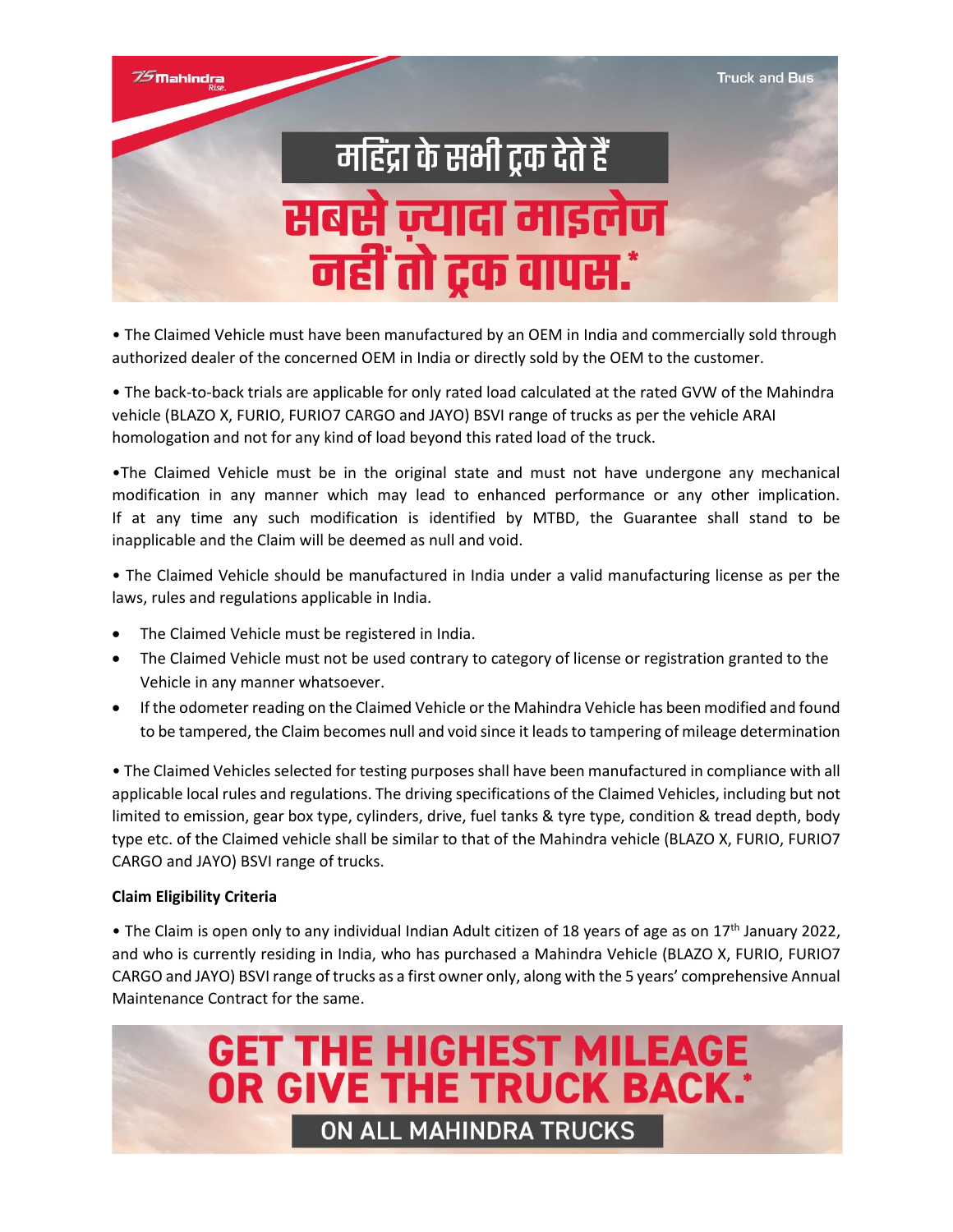

• MTBD employees and their families, agents, dealers and business partners directly or indirectly related to MTBD or their contractors, are not eligible to participate in the Claim and can be excluded at any time such a relationship comes to the notice of MTBD.

• These terms and conditions are personal between MTBD and the Customers as described in the first bullet point above. The Customers entering into this contract shall not disclose/discuss/share/advertise the details of this contract to any third party in any manner whatsoever such as in social media/ mainline media. Any act in breach of the above would make the Claim invalid.

• A Customer shall be entitled to avail the Claim test only once, for each Mahindra Vehicle (BLAZO X, FURIO, FURIO7 CARGO or JAYO) BSVI range of trucks owned by such customer. Multiple claims for the same Mahindra Vehicle shall not be valid.

• This Guarantee shall be applicable up to the completion of the first six (6) months from the date of registration of the Mahindra Vehicle (BLAZO X, FURIO, FURIO7 CARGO and JAYO) BS VI purchased by the customer that is sought to be returned under this scheme.

• Any Customer who undertakes the Claim test does so of his or her own free will and agrees that his/her Claim shall be governed only by the terms and conditions as mentioned in this Claim and therefore agrees to the same at the time of participation.

- Companies, partnerships, HUFs, NGOs, and any other form of legal entities cannot participate in the Claim.
- Only an individual natural person can participate in the Claim, that too only once. Multiple entries by the same person will result in disqualification of all claims.
- Joint entries are not permitted.
- For the Claim to be valid, there should be no outstanding dues of any kind whatsoever, with either the Financier or Dealer or any other entity towards the aforesaid Mahindra Vehicle (BLAZO X, FURIO, FURIO7 CARGO and JAYO) BSVI range of trucks. For avoidance of doubt, Mahindra shall not be liable to (a) undertake the test, if there are any outstanding dues, in respect of the Mahindra Vehicle (BLAZO X, FURIO, FURIO7 CARGO and JAYO) BSVI range of trucks , payable by Customer to any third party as on the date of Claim evaluation and (b) to take back its truck, if there are any outstanding dues, in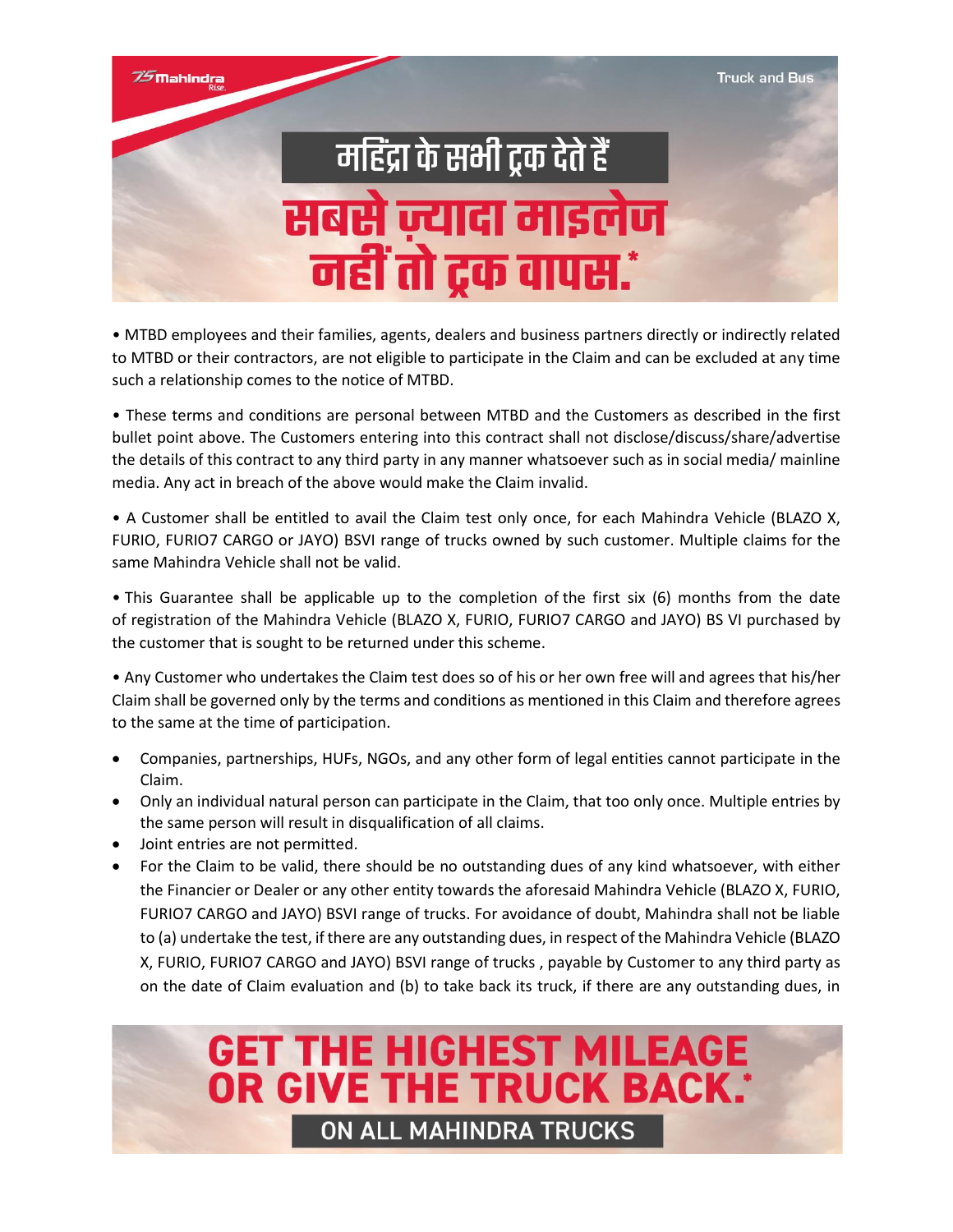

respect of Mahindra vehicle (BLAZO X, FURIO, FURIO7 CARGO and JAYO) BSVI range of trucks, payable by Customer to any third party as on the date of return of the truck.

#### **Claim lodging process**

The following clauses define the process of lodging a Claim, which must be followed by the Customer. Any deviation from the defined process below shall render the Claim invalid.

• The Customer must read, understand and agree to accept all the Terms and Conditions of participation, prior to submitting the Claim against guarantee and even otherwise, once the Claim is submitted, no dispute can be raised later, on these Terms and Conditions and the process adopted hereunder.

• The participation in the Claim shall be made only through an online Claim form on the website/ webpage (www.mahindratruckandbus.com) in English language. Any other mode of submission of Claim shall be deemed to be invalid. Any incomplete or incorrect or unclear information / documents / photographs shall render the Claim invalid.

• The Claim along with the required mandatory vehicle documents / copies / photographs of the vehicle / number plate must be uploaded in the Claim form on the Claim website within the period of the Claim as detailed below. MTBD will not entertain any Claim received through any other mode / medium.

• All the documents submitted in the Claim form on the website / webpage shall be required to be produced in original by the Customer on request, and only upon verification of their authenticity, the Claim shall be considered as valid and the Customer will be allowed to avail the offer further.

• MTBD shall not be responsible for loss or non-receipt of Claim, or delayed receipt of Claim, or website down-time for technological or any other reasons.

• Claim once submitted cannot be modified.

• Claim lodging process would be deemed to be completed by Customer only once a unique Claim number is provided to the Customer on the website.

• MTBD does not take any responsibility if the website is not working on any day, for reasons which are beyond its control.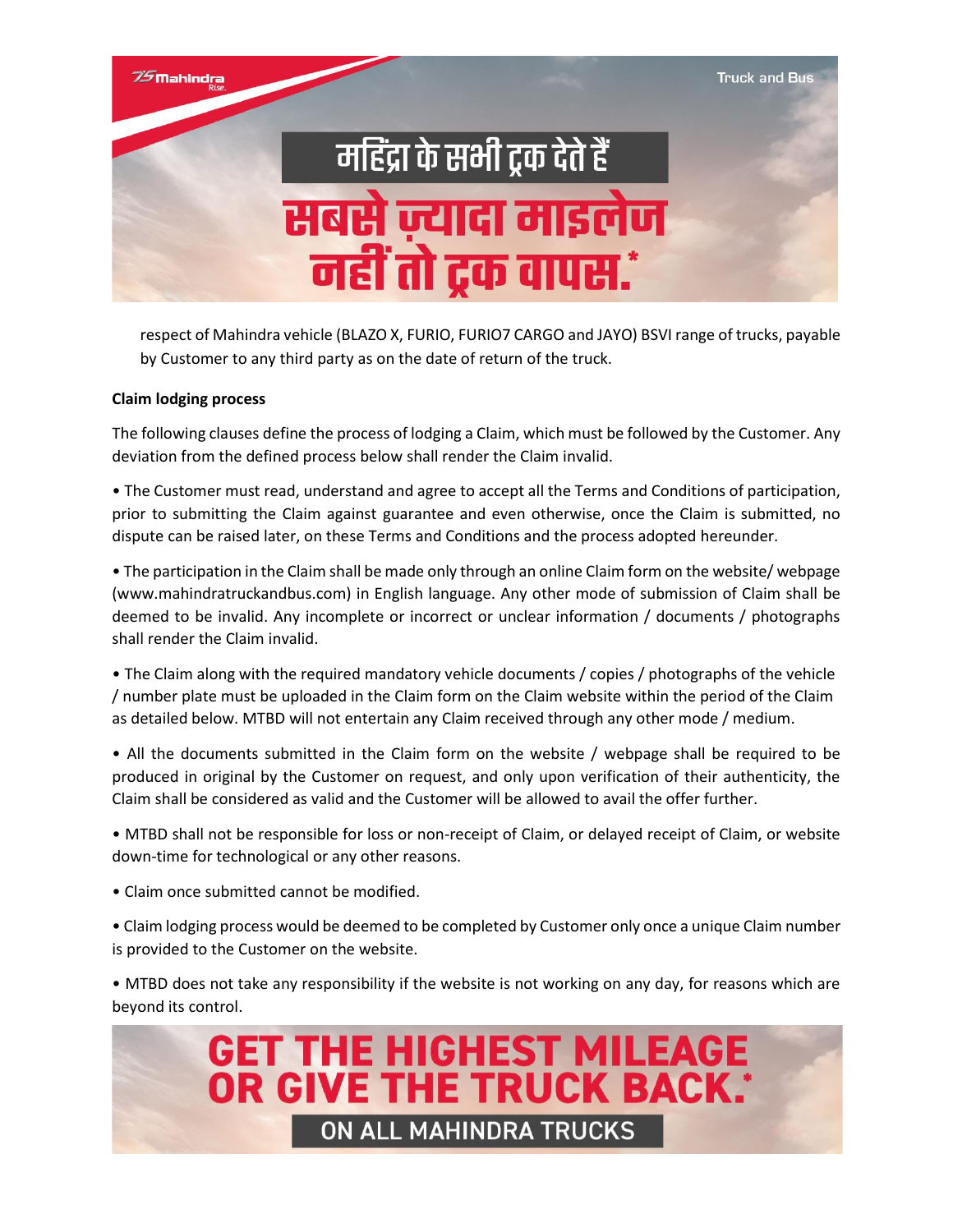

• MTBD does not take responsibility and liability for any harm / injury to the Customer and their team and / or damage to the vehicle and / or Customer and / or participant caused in this Claim or the process to evaluate the Claim.

#### **Claim evaluation/validation process**

All Claims against guarantees received will follow a defined process, as mentioned below, to determine if they are complete, accurate and aligned with these terms of conditions of the guarantee. This process is not subject to being queried or changed by any Customer. By entering a Claim, the customer agrees to these terms and conditions in entirety.

This process as defined by MTBD shall be final & binding and cannot be questioned in any manner whatsoever.

#### **Steps for Claim evaluation / validation process**

• All valid Claims against return guarantees validly received by MTBD, will be sorted by the different classes of vehicles.

• Once the above has been determined, the Customer entitled for the Claim test, will be forwarded the Trial Sign-off note to begin the trial. The selected Mahindra Vehicle and the Claimed Vehicle need to be in trial worthy condition and the same will be certified by a Mahindra Engineer at the time of Pre-Trial sign off. In case either of the vehicles are not in the trial worthy condition as certified by a Mahindra Engineer, the trial will be conducted only after the vehicles are made trial worthy by the Customer. It is mandatory for the Customer to sign and accept the same to begin the process of trial.

• The trial will be conducted on the regular route on which the vehicles of this type generally ply.

• The Customer shall provide the Load at rated GVW (as per ARAI homologation) of the Mahindra Vehicle, Fuel Cost, Toll Taxes, all trip expenses, applicable audit fees etc. for both Mahindra vehicle and the Claimed Vehicle. The trial will be Back to Back Trial and will be conducted at the same time and date, on the same route.

• The Customer needs to ensure that all the documents with respect to the Mahindra Vehicle and the Claimed Vehicle are complete with respect to the Registration, Fitness, Road Tax, Permits, Insurance, etc.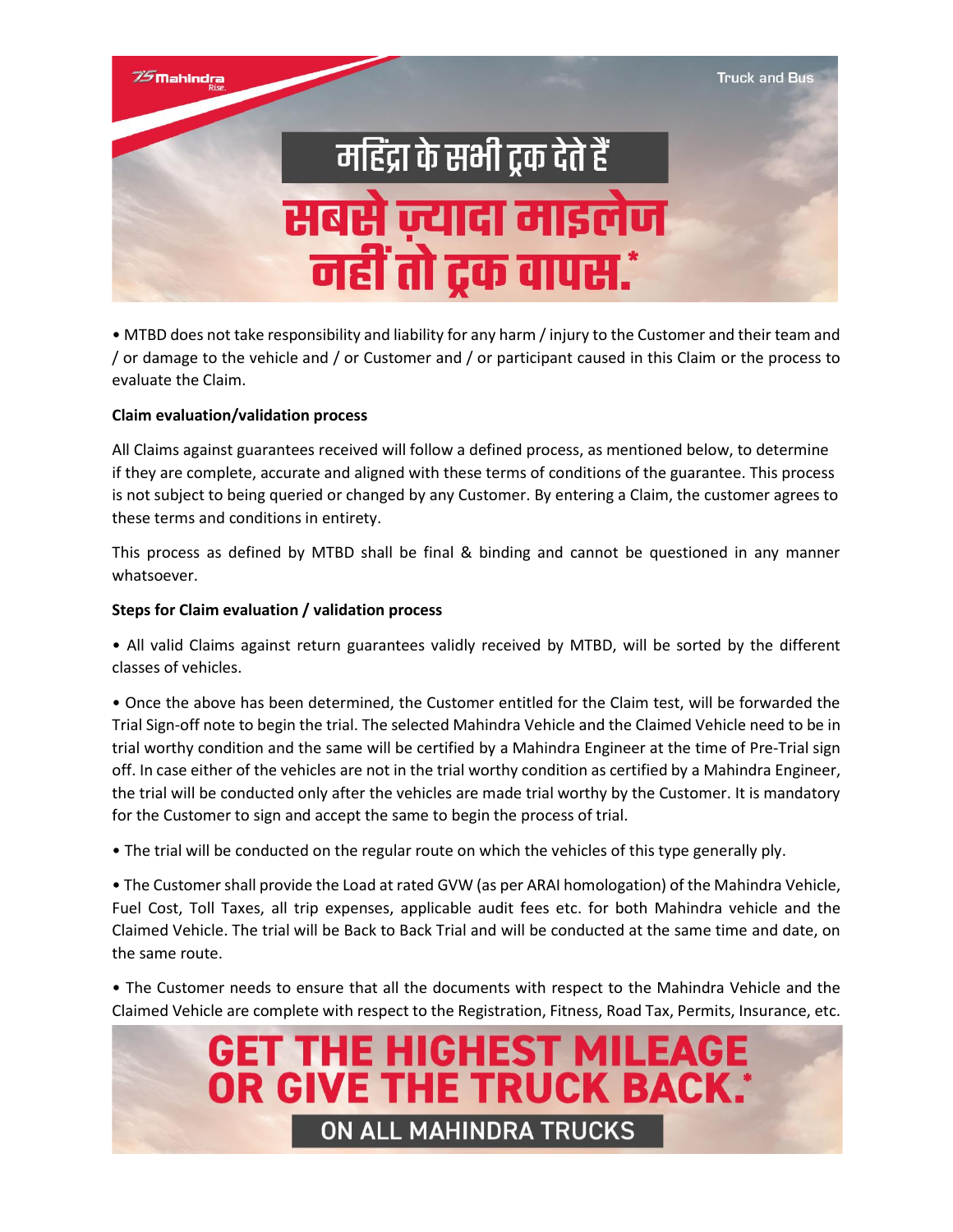

• Mahindra will not own any responsibility of the material being transported in either the Mahindra Vehicle or the Claimed Vehicle for test. It shall be the sole responsibility of the Customers.

• Mahindra shall be under no liability whatsoever in respect of any loss or damage to the Mahindra Vehicle or the Claimed Vehicle arising directly or indirectly during the course of the trial.

• The customer is advised to take an acknowledgment for a list of accessories, extra fittings and other belongings in the Mahindra Vehicle and the Claimed Vehicle, as well as the current condition related to scratches, dents breakages of parts, fitments of the Vehicle at the time of giving possession of the Vehicles for the trials.

• The trials will be conducted by Mahindra's designated drivers only. However, both the drivers shall drive the vehicles as per standard driving procedures/norms.

• It will be the sole discretion of Mahindra to conduct ONE or MORE trials on the same route. MTBD will not reimburse any amount which will be incurred for travel and stay costs by Customer for attending the trial.

• In case it is found during the trial that any kind of tampering or tinkering against the agreed pre-trial sign-off is undertaken by the customer or any of the representatives or team members of the Customer, the trial will be treated as null and void. A fresh trial will have to be planned with all necessary checks and documents as stated in the process.

• If the trial proves the mileage guarantee made by MTBD as per the trial sign off document, i.e. if the trial proves that the Customer's non-Mahindra Claimed Vehicle does not give superior Mileage than the customer's Mahindra Vehicle (including the Ad Blue Consumption) at rated GVW (as per ARAI homologation) of the Mahindra Vehicle (BLAZO X, FURIO, FURIO7 CARGO and JAYO) BSVI range of trucks, in the original state of vehicle without any mechanical modification of any manner, and with the same fuel quantity in both vehicles of the same class and segment during the trip, then the Claim obligations of MTBD shall stand complied with as per these terms and conditions. In such an event, the Claim shall stand failed and rejected ("**Failed Claim**").

Performing this trial requires around 3 to 4 weeks of time to plan and execute, and, a copy of test performed as per the trial protocol will be disclosed to the Customer post the tests are completed.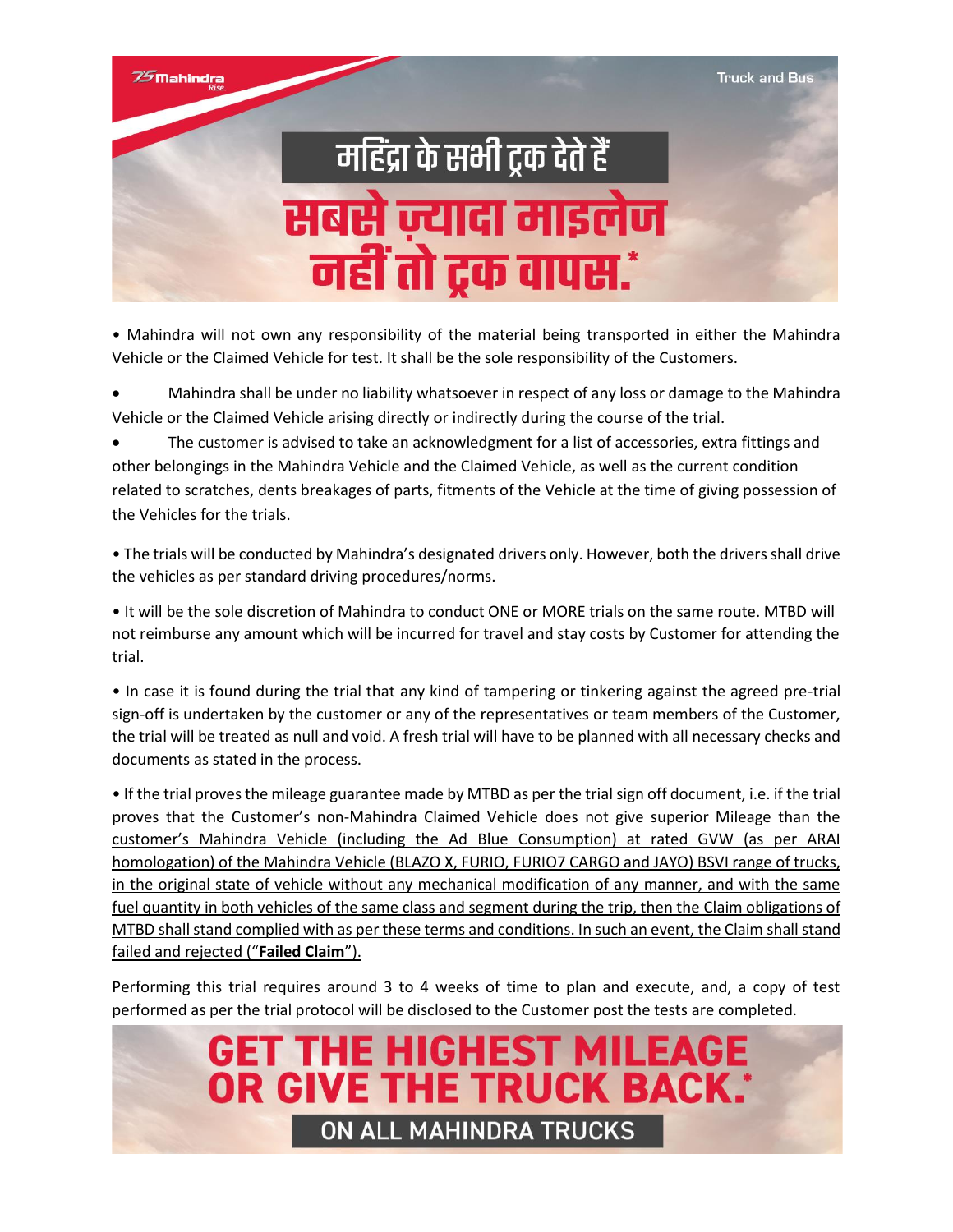75 Mahindra

## महिंद्रा के सभी ट्रक देते हैं सबसे ज़्यादा माइलेज नहीं तो ट्रक वापस.\*

• For the Claim to be passed, the Customer's non-Mahindra Claimed Vehicle should demonstrate superior Mileage (including the Ad Blue Consumption) at rated GVW (as per ARAI homologation) of the Mahindra Vehicle (BLAZO X, FURIO, FURIO7 CARGO and JAYO) BSVI range of trucks, in the original state of vehicle without any mechanical modification of any manner, and with the same fuel quantity in both vehicles of the same class and segment during the trip ("**Successful Claim**"). The decision of the outcome of the posttrial sign off is final and binding on all concerned parties.

• The Claim comes to an end once any one outcome is determined under these terms and conditions, or at the end of the defined Claim period (i.e. **6 months** from date of registration of the Mahindra Vehicle) if no valid Claims are received until then, or if all valid Claims against all valid Claimed Vehicles are unsuccessful in showing superior mileage than the Mahindra Vehicle (BLAZO X, FURIO, FURIO7 CARGO and JAYO) BSVI range of trucks, whichever is earlier.

• In the event of a Successful Claim, MTBD will buy back the Mahindra Vehicle as per specified conditions from the valid Customer only, by refunding only the amount of ex-showroom price of the Mahindra Vehicle. It is agreed and understood that apart from the ex-showroom price that shall be refunded, MTBD shall not and shall not be liable to make any other payments, including clearing any balance principle outstanding with financier and insurance / registration / body building charges (if any) for the aforesaid Mahindra Vehicle. No other direct and / or indirect costs as incurred by the Customer in lodging the Claim or otherwise will be paid or reimbursed. Such return of moneys to the customer shall only be upon handover of the Mahindra Vehicle by the customer to MTBD and finishing all paperwork for the same as required by MTBD.

• For the Claim to be valid, there should be no outstanding dues of any kind whatsoever that have become due and payable in respect of the Mahindra Vehicle until the time of the Claim, and which have not been duly paid by the Customer, including with either the Financier or Dealer or any other entity towards the aforesaid Mahindra vehicle (BLAZO X, FURIO, FURIO7 CARGO and JAYO) BSVI range of trucks. For avoidance of doubt, Mahindra shall not be liable to (a) undertake the test, if there are any outstanding duesthat have become due and payable and not been duly paid off, in respect of Mahindra vehicle (BLAZO X, FURIO, FURIO7 CARGO and JAYO) BSVI range of trucks , payable by Customer to any third party as on the date of Claim evaluation and (b) to take back its truck, if there are any outstanding dues, in respect of Mahindra vehicle (BLAZO X, FURIO, FURIO7 CARGO and JAYO) BSVI range of trucks, payable by Customer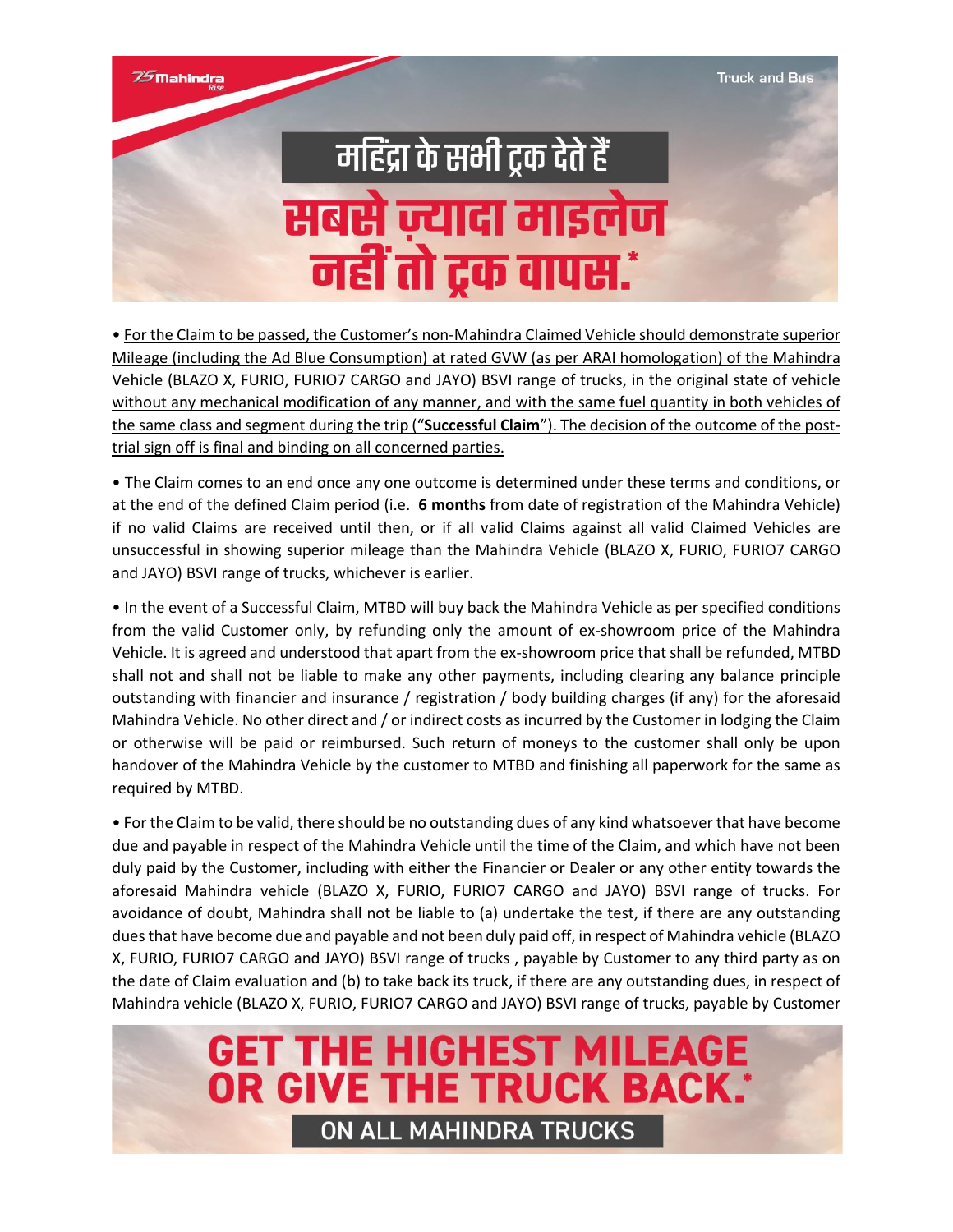

to any third party as on the date of return of the truck.• MTBD reserves the right not to take back the Mahindra Vehicle (BLAZO X, FURIO, FURIO7 CARGO and JAYO) BSVI range of trucks, if the same has been damaged in any manner or met with an accident.

• The payment of claim amount in a Successful Claim shall be subject to deduction of applicable taxes.

• The Claim amount shall be paid by an account payee cheque / RTGS and shall be issued in the name of the Financier and / or the Customer as mentioned in the Claim form and as decided by Mahindra on a case to case basis, within 30 working days from the date of determination of Claim status (if any) and only upon signing a Claim settlement agreement with MTBD and the Customer handing over duly signed transfer papers and all relevant documents in original to MTBD.

• The copyright in all documents submitted as part of this Claim shall remain vested with MTBD and MTBD shall be entitled to use the same as and when required for advertisements, communication, etc. without any further documentation / communication / approval from the Claimant.

• If at any time post completion of the period of Claim it is determined by MTBD or any other body that the Claim is fraudulent, all money paid by MTBD to the customer shall be returnable to MTBD in total, immediately with penal interest at 16% per annum.

• Sales consideration money will only be paid out on completion of the entire process, a Successful Claim having been completed and once the Claimant has signed the post-trial settlement agreement.

Other terms and conditions

• The back-to-back trial or its period may be amended at the discretion of MTBD management without prior notice. This could include extending the trial or performing it again for consistency.

• MTBD reserves the right to close the Claim and / or modify / alter the terms and conditions of the mileage return guarantee scheme at its discretion, any time during the period of the Claim, without any prior notice. However, the mileage return guarantee offered on Mahindra Vehicles sold till the date of withdrawal of the mileage return guarantee scheme shall be honored subject to compliance with other Terms and Condition of the scheme as provided herein.

**GET THE HIGHEST MILEAGE<br>OR GIVE THE TRUCK BACK.** 

**ON ALL MAHINDRA TRUCKS**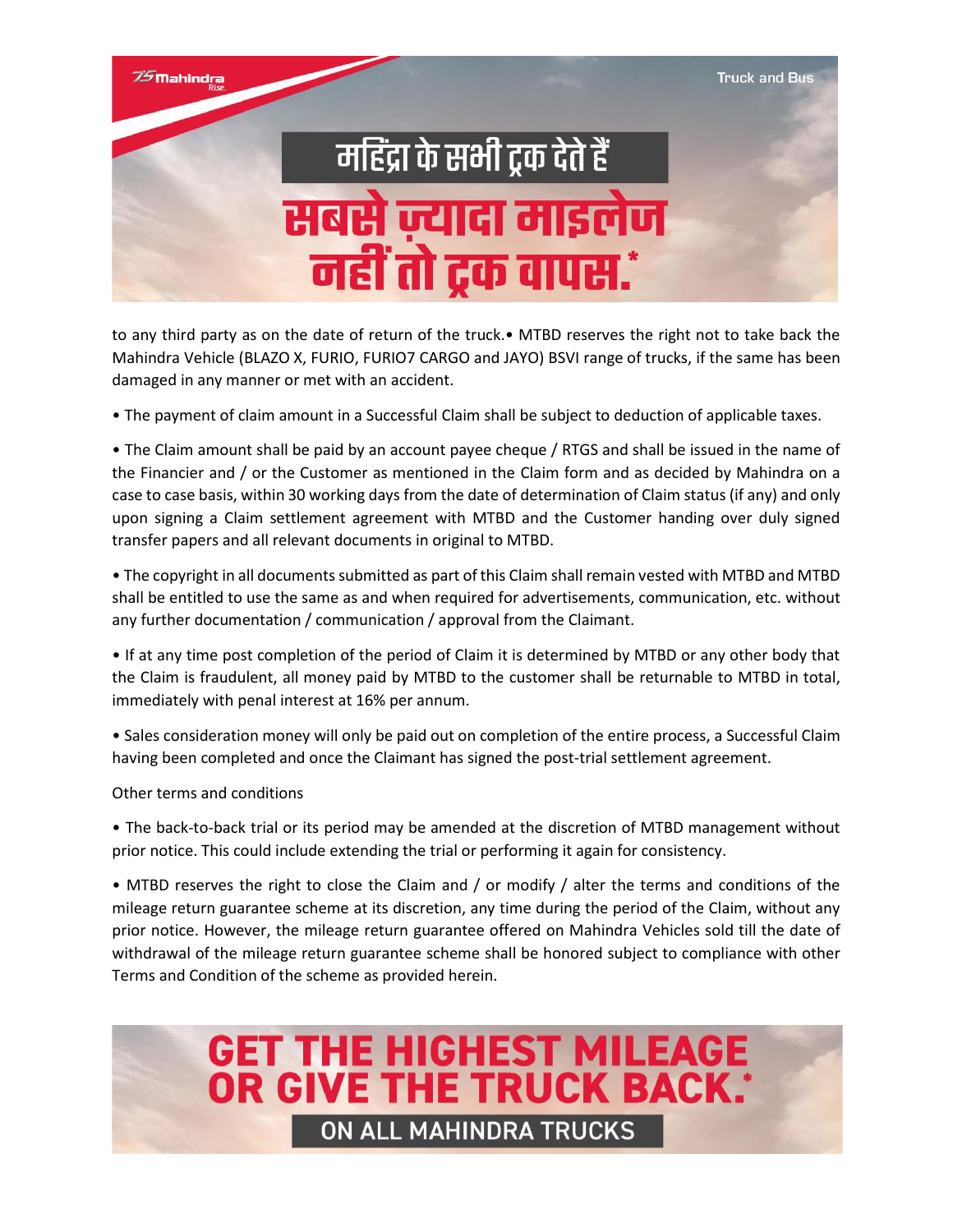

• Period of Guarantee – Valid for Mahindra Vehicles (BLAZO X, FURIO, FURIO7 CARGO and JAYO) BSVI range of trucks sold from 17 January 2022 onwards.

• The Guarantee is only applicable within the national boundaries of India.

• The decision of MTBD management on all matters regarding the Claims shall be final and binding on the Customers.

• Participating in the Claim process in any manner is tantamount to agreeing to these T&C, as amended from time to time.

• MTBD, its employees and its agents and contractors will not be responsible for Claims that are lost in transit (physical or electronic mode) or deleted or corrupt or not accessible in any manner.

• MTBD will not be responsible if emails are not sent on **[contactmtb@mahindra.com](mailto:contactmtb@mahindra.com)** by MTBD to Customers, as part of the validation process are not received, or received late, by Customer.

• Guarantees will be accepted in English only.

• Customer permits MTBD free of cost, the use of their name, photograph and / or video footages and information about their Guarantee in public media.

• MTBD, process advisors, and their contractors for this Guarantee, will not be liable for any claims / disputes made by the Claimants in relation to the Guarantee, process and protocol used.

• MTBD does not take responsibility for any loss or damage (direct or indirect) that any Customer, whether individual and / or Organization may suffer as a result of the back-to- back trial process or amendment of the terms and conditions of the Guarantee.

• MTBD cannot be and shall not be held accountable / liable for any disruptions / stoppages/ interruptions or cancellation of the mileage return guarantee **-**due to matters beyond its control and / or for force majeure reason(s).

• All disputes relating to or arising out of the mileage return guarantee, these terms and conditions or from any Claim, shall be subject to the laws of India and shall be subject to the exclusive jurisdiction of the courts of competent jurisdiction at Mumbai, India.